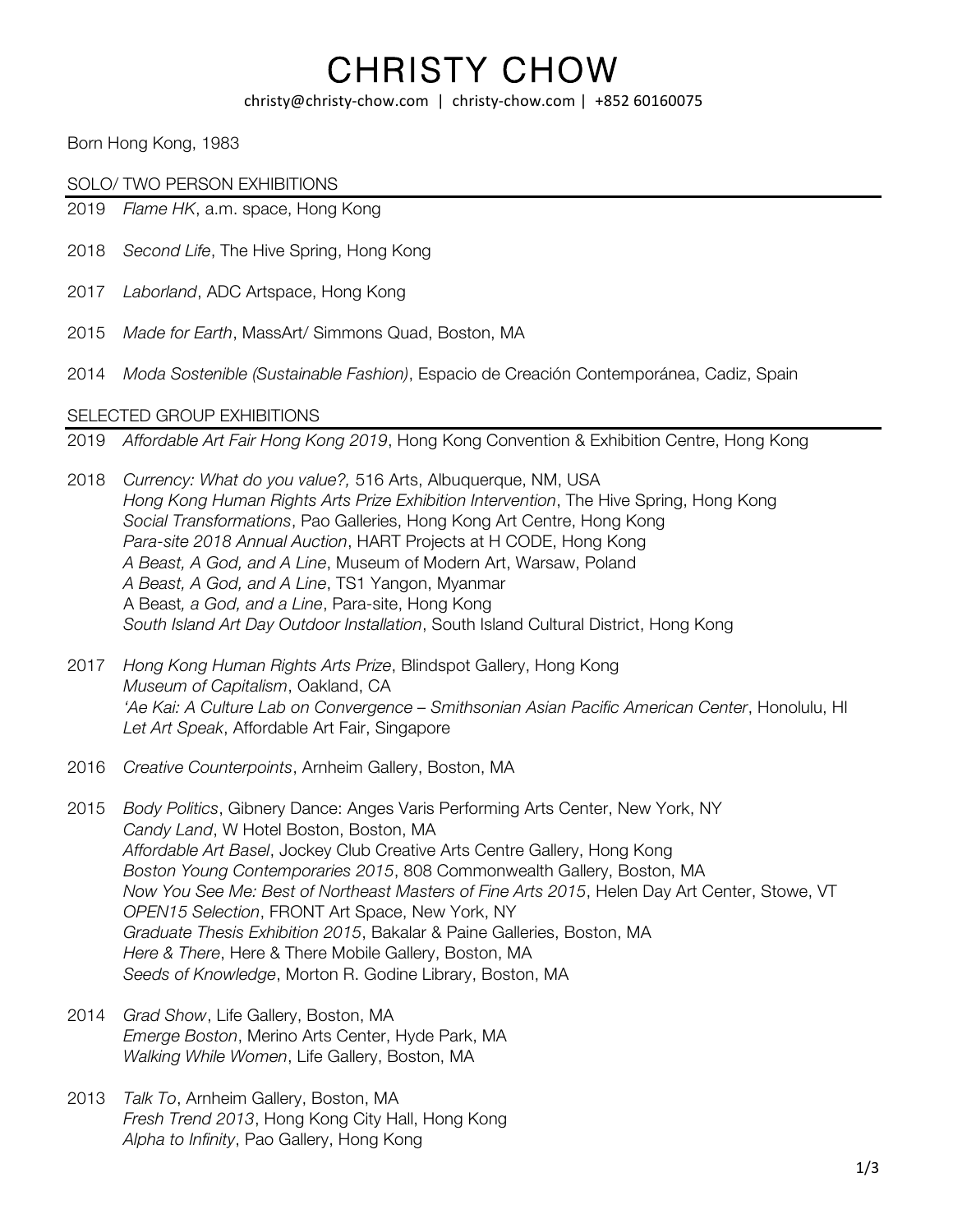christy@christy-chow.com | christy-chow.com | +852 60160075

2012 *Lol Wui Zin*, Jockey Club Creative Arts Centre Gallery, Hong Kong

### AWARDS, RESIDENCY & FELLOWSHIPS

### 2018

Resident Artist, Oberpfälzer Künstlerhaus Artist-in-residence, Schwandorf, Germany (July 2018)

### 2017

Winning Artist, Hong Kong Human Rights Arts Prize 2017, Hong Kong Resident Artist, Djerassi Resident Artists Program, Woodside, CA Resident Artist, Museum of Capitalism x B4BEL4B Gallery, Oakland, CA

### 2016

Visiting Artist, Srishti Institute of Art, Design and Technology, Bangalore, India Selected Artist for ADC Artspace Studios, Hong Kong Arts Development Council, Hong Kong Vermont Studio Center Artist Residency, Johnson, VT

#### 2015

The Best of the Northeast Masters of Fine Arts 2015, Stowe, VT Boston Young Contemporaries 2015, Boston, MA Artist/Writer Grant, Vermont Studio Center, Johnson, VT OPEN 15 Selections, FRONT Art Space, New York, NY

2014

Nominated for Dedalus Foundation 2015 "Master of Fine Arts Fellowship in Paint & Sculpture" MassArt Sustainability Initiative Microgrant Resident Artist, Linea de Costa Artist-In-Residence, Cadiz, Spain Visiting Scholar, Transnational Feminisms Summer Institute (TFSI), Columbus, OH

2013 MassArt Foundation Fellowship

#### SELECTED PRESS

#### 2019

梁心羽, 本地創意盡在 *2019* 香港 *Affordable Art Fair,* The Standnews, 15.05.2019 Olson, Briana, *Review 'Currency: What do you value?'*, THE Magazine by Southwest Contemporary, 30.01.2019

#### 2018

Blok Magazine, *A Beast, a God, and a Line' at Museum of Modern Art in Warsaw,* Blok Magazine, 20.08.2018 The Hive, *Give unwanted clothing a second life at Christy Chow's artistic clothes exchange this Friday,* Hong Kong Free Press, 21.05.2018

Hannam, Keshia, *In Pictures: Hong Kong heroes - Meet 4 female activists making a difference on a daily basis*, Hong Kong Free Press, 06.03.2018

Cheng, Hong Kiu, 見慣富豪揮金如土 周穎璇拆解血汗工廠對勞工的剝削*,* Ming Pao Weekly, Vol.2565, Hong Kong, 06.01.2018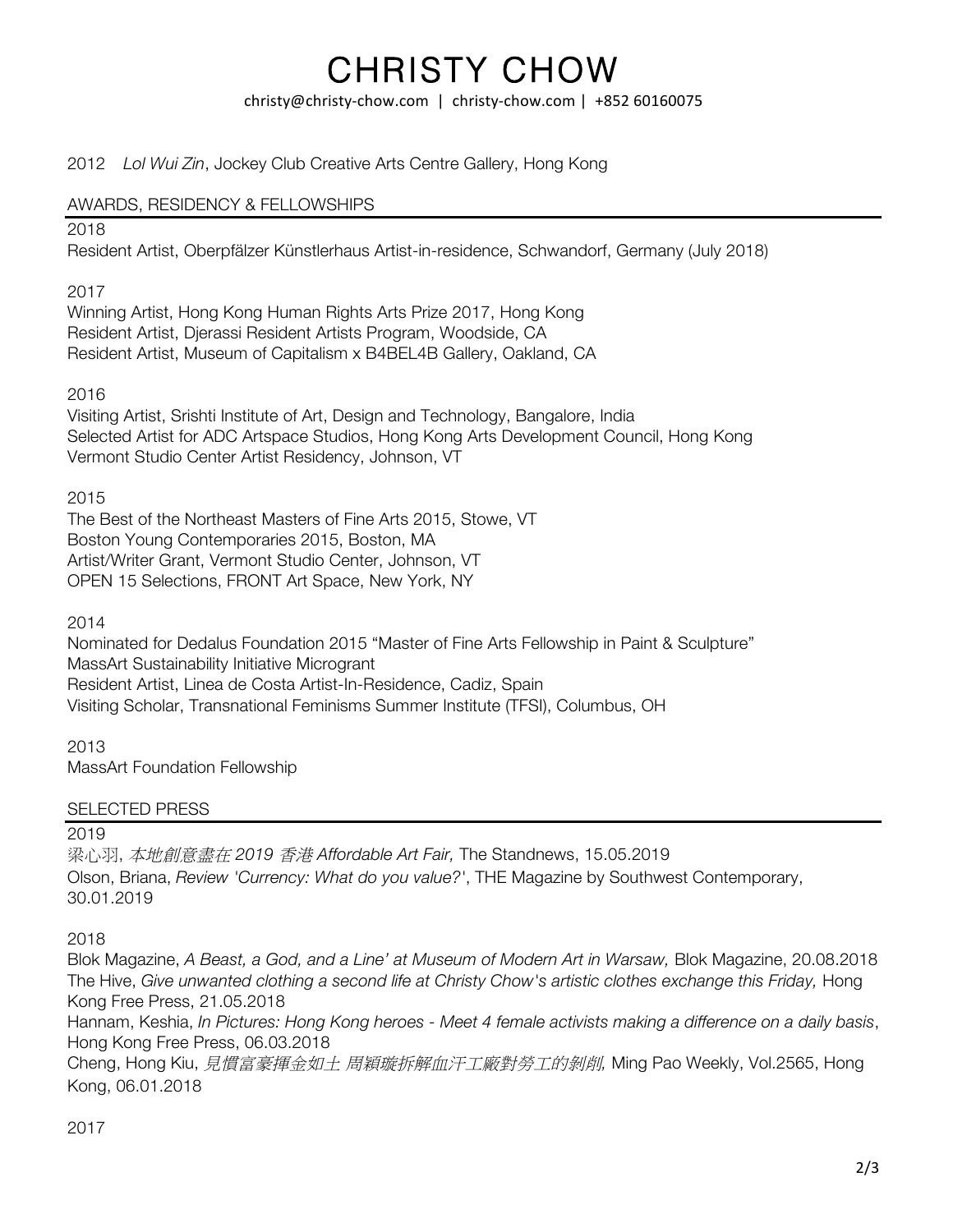## christy@christy-chow.com | christy-chow.com | +852 60160075

Lau, Venus Tung Yan, *"*「拆衫」解構勞工血汗*,"* Ming Pao, 15.12.2017 The Stand News, *"*香港人權藝術獎 周穎璇錄像作品奪冠 質問資本主義勞動價值*,"* The Stand News, 11.12.2017 Gomez, Laura, *"Christy Chow's 'De-stitching' Wins Hong Kong Human Rights Arts Prize 2017,*" Klassik Magazine, 11.12.2017 Rexer, Lyle, *"Capitalism on Show,*" DAMN° Magazine, 09.2017 Brown, Brandon*, Reality Check: Oakland's Museum of Capitalism*, Art in America Magazine, 17.07.2017 Voynovskaya, Nastia*, The Museum of Capitalism Exposes the Cost of Our Collective Greed*, Creators Vice, 16.07.2017 Tedford, Matthew Harrison, *The Museum of Capitalism Isn't Buying Our Prevailing Economic Model,* Hyperallergic, 02.07.2017 Modhin, Aamna, *A New Museum is Preparing People for the Downfall of Capitalism,* Quartz, 30.06.2017

Millner, Caille, *Take a Lesson from Capitalism Museum When You Leave,* San Francisco Chronicle, 23.06.2017

Burke, Sarah, *This New Museum Imagines a World Where Capitalism Is Dead,* Artsy, 12.06.2017

## 2015

DGrubs, *The Good Ones: Candy Land At The W Hotel*, dgrubs.com, 09.08.2015

McQuaid, Cate, *History, fantasy evoked in Sculptors Gallery show,* Boston Globe, 08.04.2015

Li, Po-yu, *Recreation: Give you "unaffordable" art,* Ming Pao, 07.31.2015

Whitcomb, Robert, *Treadmill For Textiles,* New England Diary, 07.06.2015

Daley, Lacey, *Now You See Me at Helen Day Art Center,* Artscope, 07.02.2015

Seven Days, *Now you see me: the best of the northeast masters of fine arts 2015,* Seven Days, Vol. 20 No. 41, 06.14.2015

Stowe Today, *Eight artists in Helen Day show,* Stowe Today, 06.11.2015

Hallenbeck, Brent, *Best bets: Helen Day Art Center, HAVOC Gallery,* Burlington Free Press, 06.18.2015 Batho, Michelle, *Who made our clothes?,* Ash & Rose, 04.24.2015

2014

La Voz, *Perdido en el regreso a casa en el ECCO,* La Voz Digital, 08.30.2014 Mountain, Almudena. *Moda sostenible de Mano de la artista Christy Chow,* O Cadiz Digital, 08.29.2014 Mariaiñigo. Rastrillo, *Concicencia y moda sostenible y solidaria,* Madre Coraje, 08.29.2014 Portal de Cádiz, *Perfomance de moda sostenible con Christy Chow,* Portal de Cadiz, 08.27.2014 Noticias Sierra de Cádiz, *Perfomance de moda sostenible con Christy Chow,* Noticias Sierra de Cádiz, 08.27.2014

Wong, Elaine. *They are artists: Christy Chow,* Altermodernists, 03.31.2014

## PUBLICATIONS

FICTILIS, "Museum of Capitalism," Oakland, CA, 2017 Hong Kong Arts Development Council, "Artnews," Vol. 26, Hong Kong, 07.2017, p.24 Hong Kong Urban Laboratory, "Affordable Art Basel!," Hong Kong, 2016, p.66-69 Chow, Christy, "Laborland," Boston, MA, 2015 Chow, Christy, Berge, Emelie, "Made For Earth," Boston, MA, 2015 MassArt Sustainability Initiative, "LOG: MassArt Sustainable Art+Design Projects," Boston, MA, 2015, p.15-16, 67-68 Massachusetts College of Art and Design, "MassArt Master of Fine Arts Thesis Catalog 2014-2015," Boston, MA, 2015, p.22-23 HKRT Network, "Fresh Trend," Hong Kong, 2013, p.20 RMIT University; Hong Kong Art School, "Alpha to Infinity," Hong Kong, 2013, p.42-45